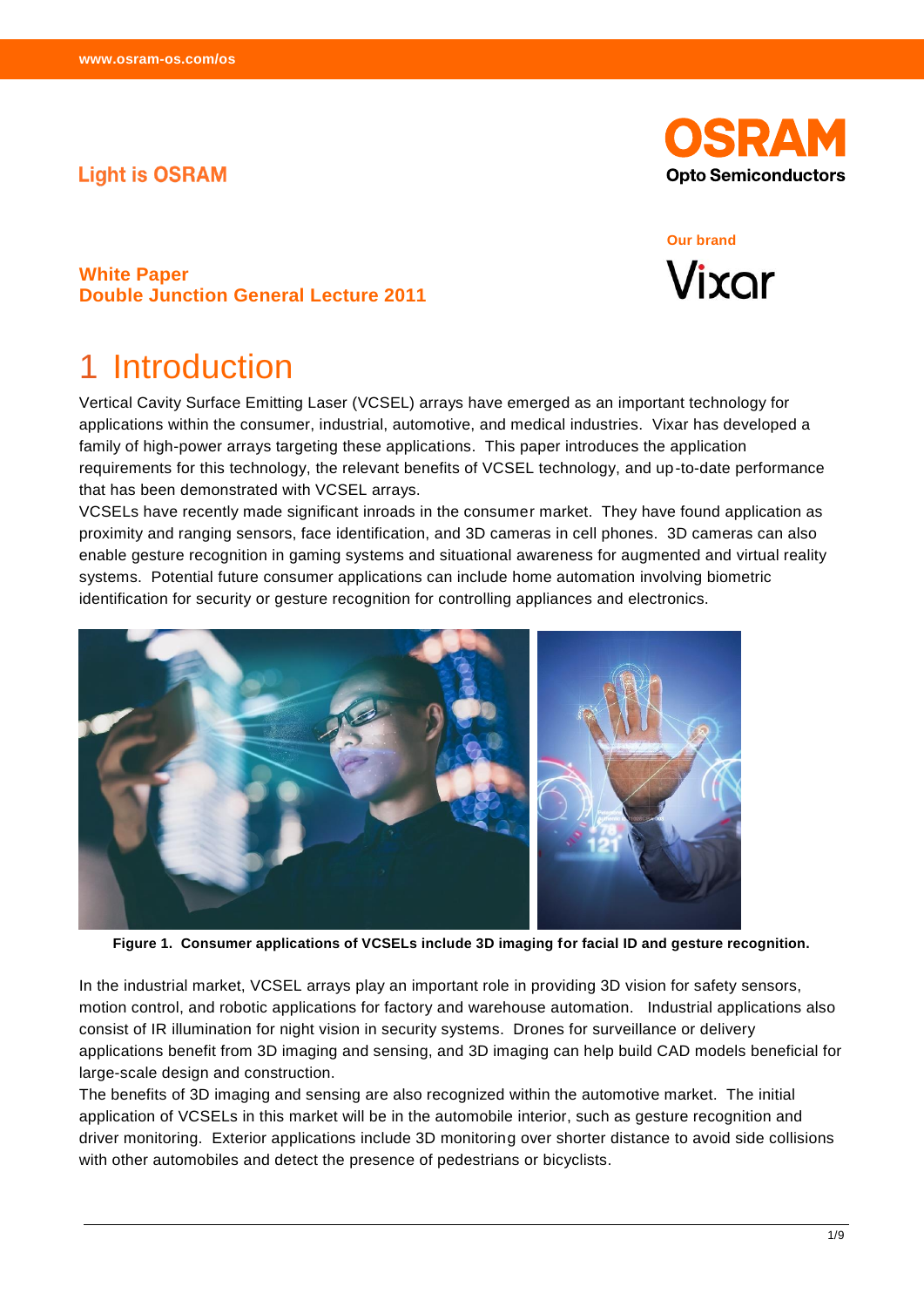

**Figure 2. Industrial applications for VCSELs include 3D imaging for robots managing material flow in warehouses and nighttime illumination for security cameras.**



**Figure 3. Automotive applications for VCSEL arrays include driver monitoring and collision avoidance.**

To improve the performance of VCSEL applications, many key components of the VCSEL need to be addressed and designed. This paper emphasizes work done in our Double Junction general lecture published on this date of 20<sup>th</sup> in November (DJunGLe 2011) that illustrates what OSRAM and VIXAR have overcome to meet these market demands.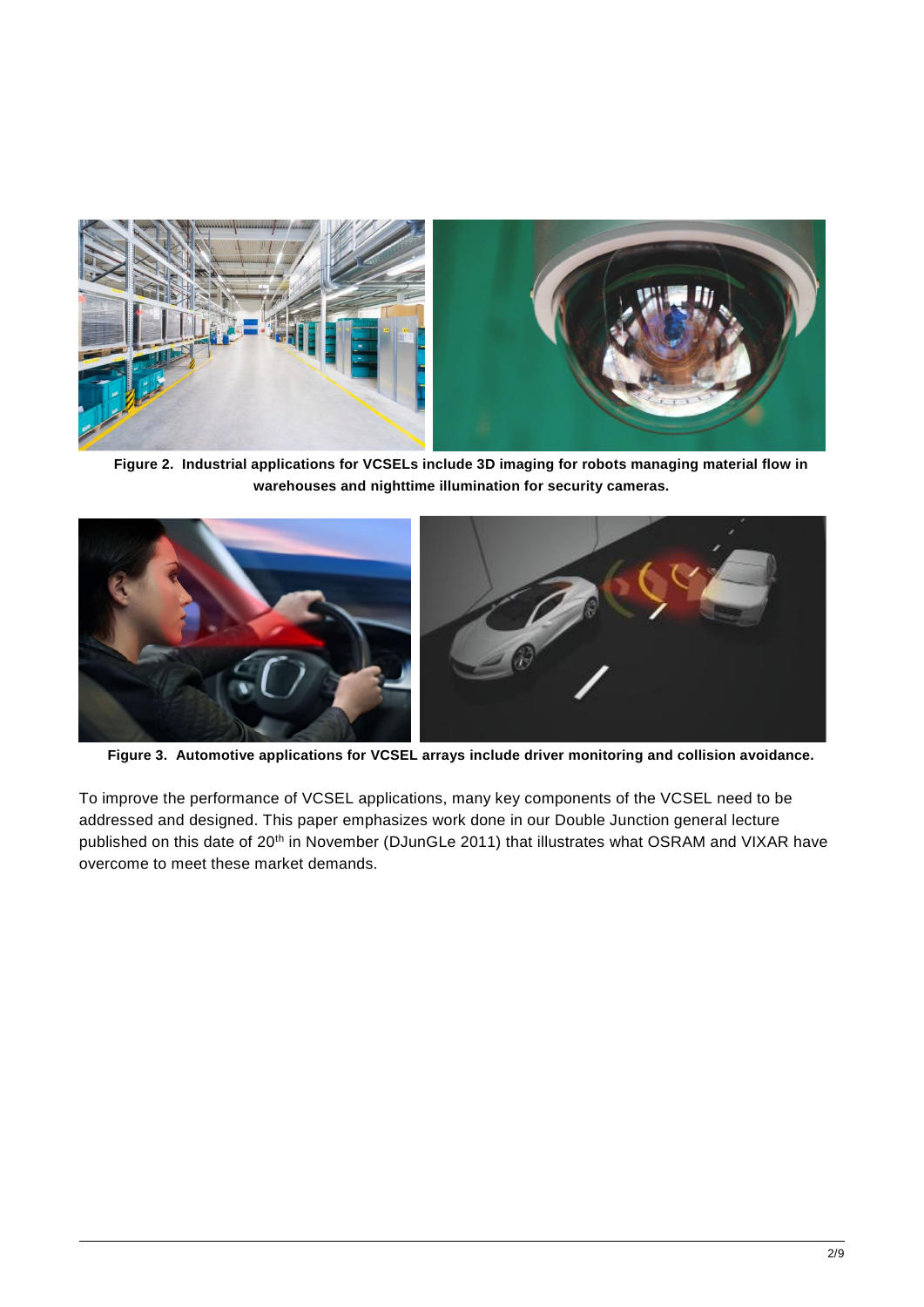# 2 Standard VCSEL Technology Overview

There are 3 main types of semiconductor based light sources. They all require the growth of single crystal layers on a semiconductor substrate. Individual devices are created by photolithographically patterning the wafer. Light Emitting Diodes (LEDs) emit light from the top surface of the wafer and can be tested at the wafer level. Lasers require an active material that emits light and a cavity to provide feedback to achieve stimulated emission. The cavity for edge-emitting lasers (EELs) is formed by cleaving the wafer. Due to this design, light is emitted from the cleaved edge of the chip, and the laser cannot be tested before packaging. In contrast, the cavity for a VCSEL is built by growing mirrors formed by alternating layers of two different refractive indices, creating a Bragg reflector. With the light generating layers between two Bragg reflectors, a cavity is formed to produce stimulated emission that radiates from the surface of the wafer. Therefore, VCSELs can also be tested on the wafer. This reduces production costs by sorting nonfunctional die before device packaging. Furthermore, the vertical emission of the VCSEL allows the use of any kind of package available to LEDs.



**Figure 5. Comparison of the light emission direction and beam profiles of a Vertical Cavity Surface Emitting Laser (VCSEL), Light Emitting Diode (LED) and conventional laser or Edge-Emitting Laser (EEL).**

The optical output of each optoelectronic device is different from one another due to these design characteristics. The spontaneous emission from the LED is Lambertian, filling a wide hemisphere with light. The stimulated emission from the VCSEL beam is circular with a much narrower emission angle. The beam angle from the edge emitting laser is elliptical due to the asymmetric nature of the optical cavity, where the angle of emission is wider in the direction normal to the die surface. While LEDs have 30-50nm spectral widths, VCSELs and EELs emit light with narrower spectral widths (1-2nm). VCSELs and EELs can also be modulated at higher speeds, typically >100X faster than LEDs. Therefore, VCSELs combine the manufacturing advantages of LEDs with the performance advantages of lasers.

The VCSEL geometry limits the amount of optical power a single VCSEL can provide. The mirrors grown on either side of the active region create a laser cavity for optical confinement in the vertical direction. However, efficient operation of the device also requires current confinement in the lateral direction. This is achieved with an electrically insulating oxidation layer to force current flow through the center of the VCSEL. A metal contact on the top surface of the VCSEL provides current injection into the VCSEL. For top emitting VCSELs, the metal must have a transparent aperture to allow the light to leave the device.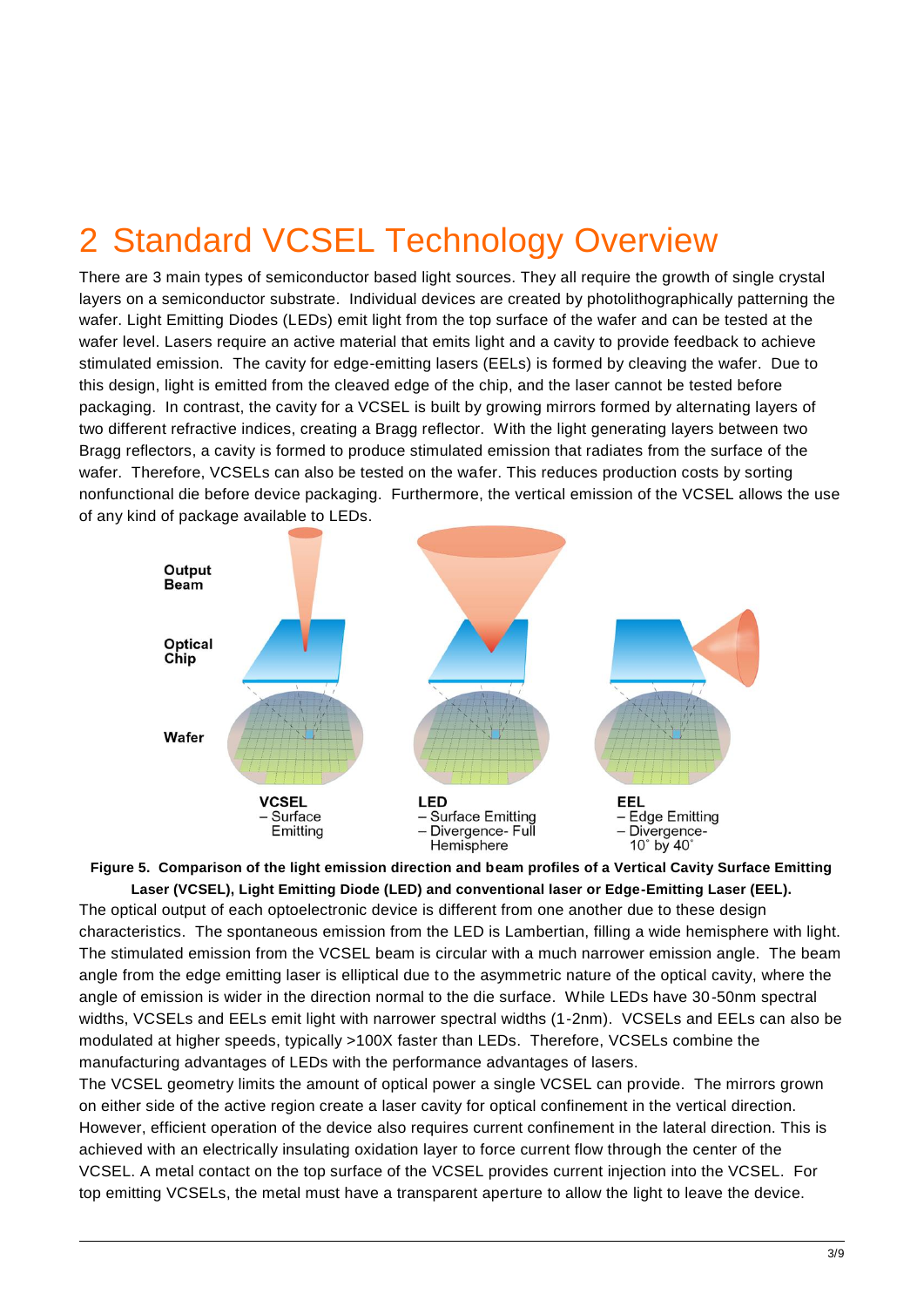There is a limit to how efficiently the current can be spread across this aperture. Thus, the maximum power that can be emitted from a single aperture is limited. For applications requiring more power, multip le VCSELs are created on a single die and operate together in parallel. An important advantage of this solution is that the array of mutually incoherent lasers provides a low speckle illumination source that also has a narrow linewidth.







**Figure 7. Photos of VCSEL arrays. (a) A 281 element VCSEL array with both common anode and common cathode. Wire bonds to a package are visible on the bottom side of the chip. (b) A pseudo-random array used for structured lighting. (c) An 8x8 VCSEL array where each VCSEL can be modulated independently.**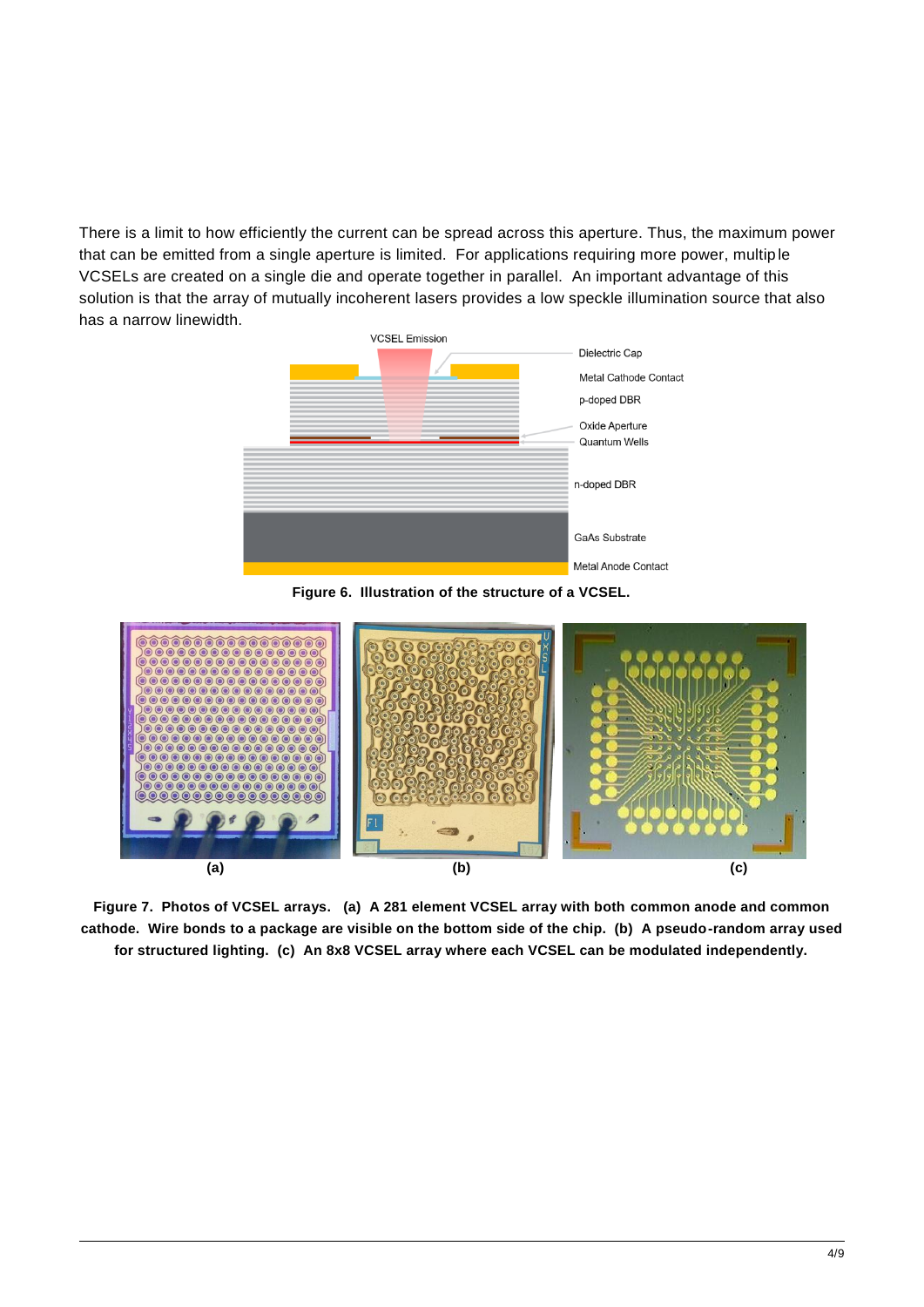### 3 Advances in VCSEL Die Performance

The two main steps required in the fabrication of a VCSEL involve (1) growing epi on a substrate wafer and (2) fabricationg die out fo the processed wafer. Both processes can be optimized to peak the performance of VCSEL power arrays.

#### **3.1 Advances in VCSEL Epi Designs**

The Epi growth is the ultimate recipe that results in the key performance parameters that separate the boys from the men in the VCSEL world. The recipes involve the strict design and control of hundreds of epitaxially grown layers that determine the VCSEL's operating wavelength and quantum efficiency. Vixar has a proven track record of improved VCSEL performance over the years in terms of output power and efficiency through strict epi growth and analysis. Current production parts have been shown experimentally to achieve efficiency levels > 50% with many of Vixar's power array design soon to incorporate these performance enhancements.



**Figure 8. Single aperture performance history at 25C from production run data.**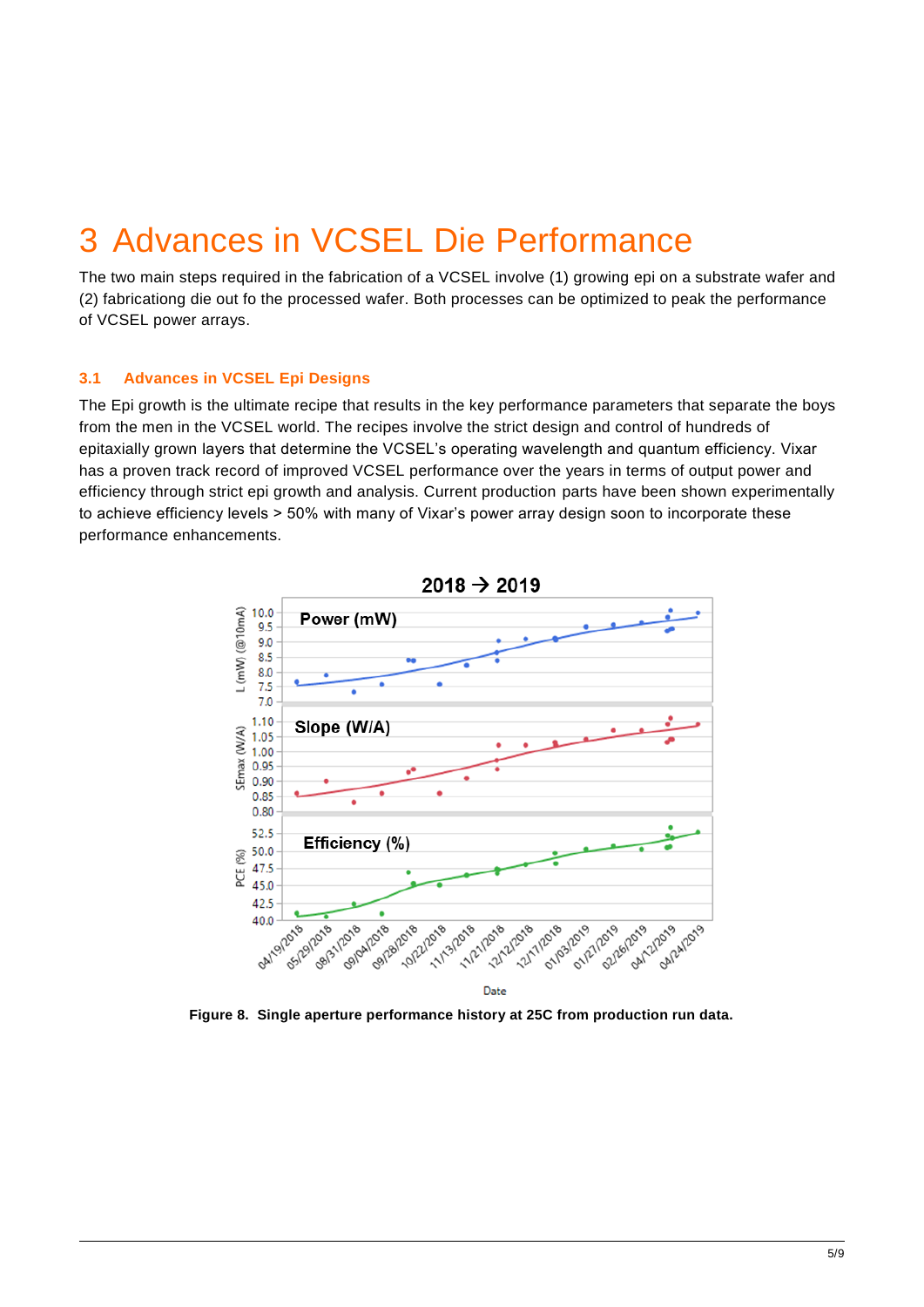#### **3.2 Multiple Junction VCSELs**

One of the main limitations in VCSEL performance is the limited gain medium length that the cavity power observes between the DBRs. A traditional VCSEL only has a single active region of 1-3 quantum wells. By adjusting the epi design to allow for multiple active regions inside the cavity region with assistance of tunnel junctions, the optical gain length inside the cavity is increased. An illustration of a dual-junction VCSEL diode is shown below.



**Figure 11. Illustration of a dual-junction VCSEL.** 

Dual-junction VCSELs from Vixar have been tested with experimental results shown below. Observing the data, one notices that the forward voltage required to drive a specified amount of current through the VCSEL is double compared to a single junction VCSEL. This also correlates to a doubling in the optical output power of the die. Due to the confinement of optical energy and improved gain medium inside the VCSEL cavity, improvements in the maximum wall plug efficiency (WPE) was observed. The dual-junction VCSEL resulted in a peak WPE of 59%, significantly higher than the single-junction equivalent's performance of 52% peak WPE.



**Figure 12. Measured performance of a dual-junction VCSEL die.**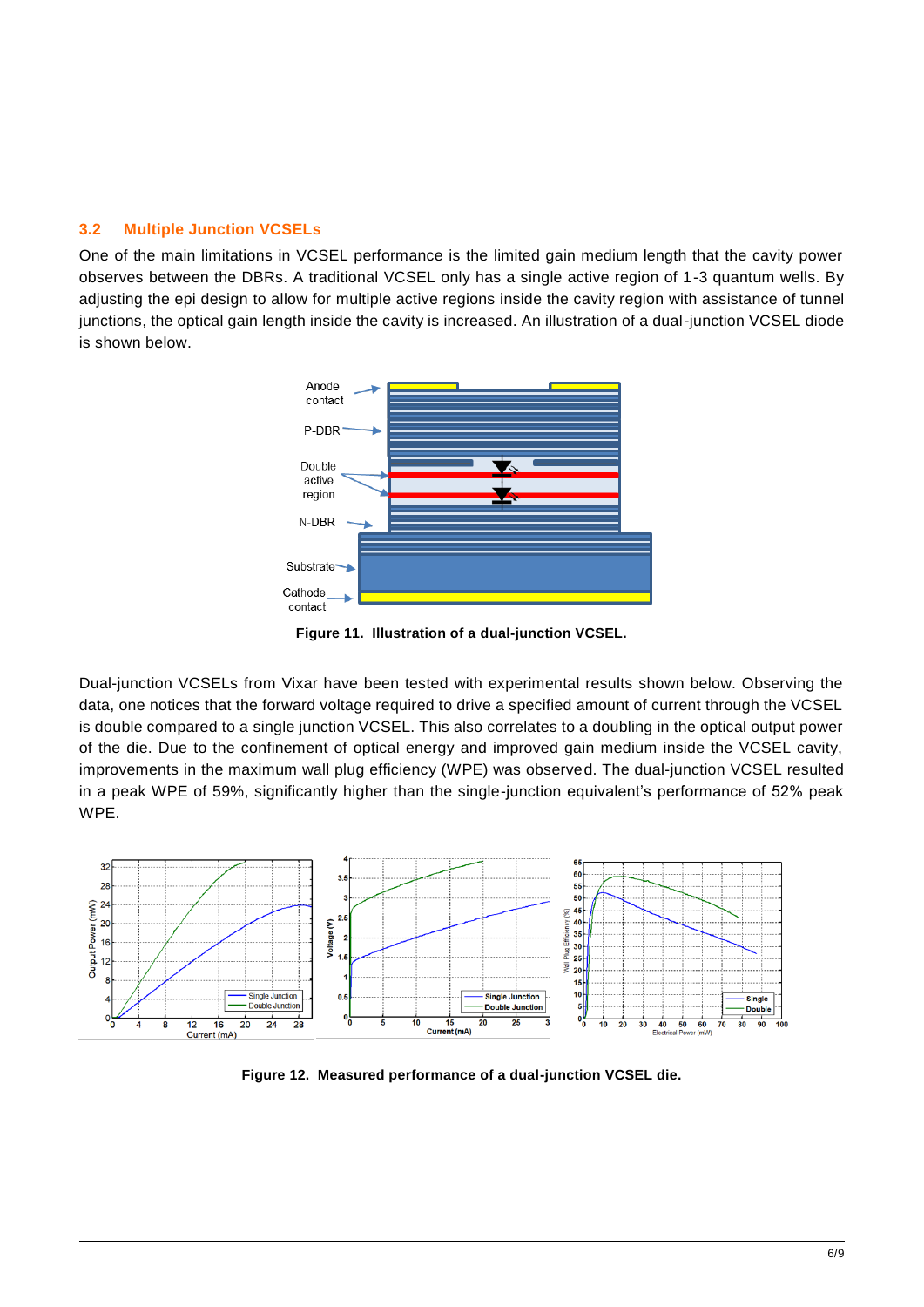#### **3.3 Advances in VCSEL Die Designs**

While most of the performance characteristics are determined from epi growth, die fabrication can be optimized for advanced end-user applications. For instance, many time of flight applications require a fast rise time. Most VCSELs minimize the area for wire bonding to maximize wafer area reserved for VCSEL active areas. However, designing ToF VCSELs with opposing wire bond pads allows for improved current delivery and uniform current density. Such parameters, when integrated approriately, will improve opti cal power rise time. In addition, opposite wire bond connections create reversed magnetic fields that cancel each other out, reducing circuit inductance and electrical parasistics. Vixar has determined these feastures as a priority and plans to make dual junctions VCSELs with dual wire bonds for mobile applications available in Q2 2019.



**Figure 9. Illustration of a 3W VCSEL with dual bond pads for fast rise times.** 



**Figure 10. VCSEL Project Timeline for 3W 940nm chip**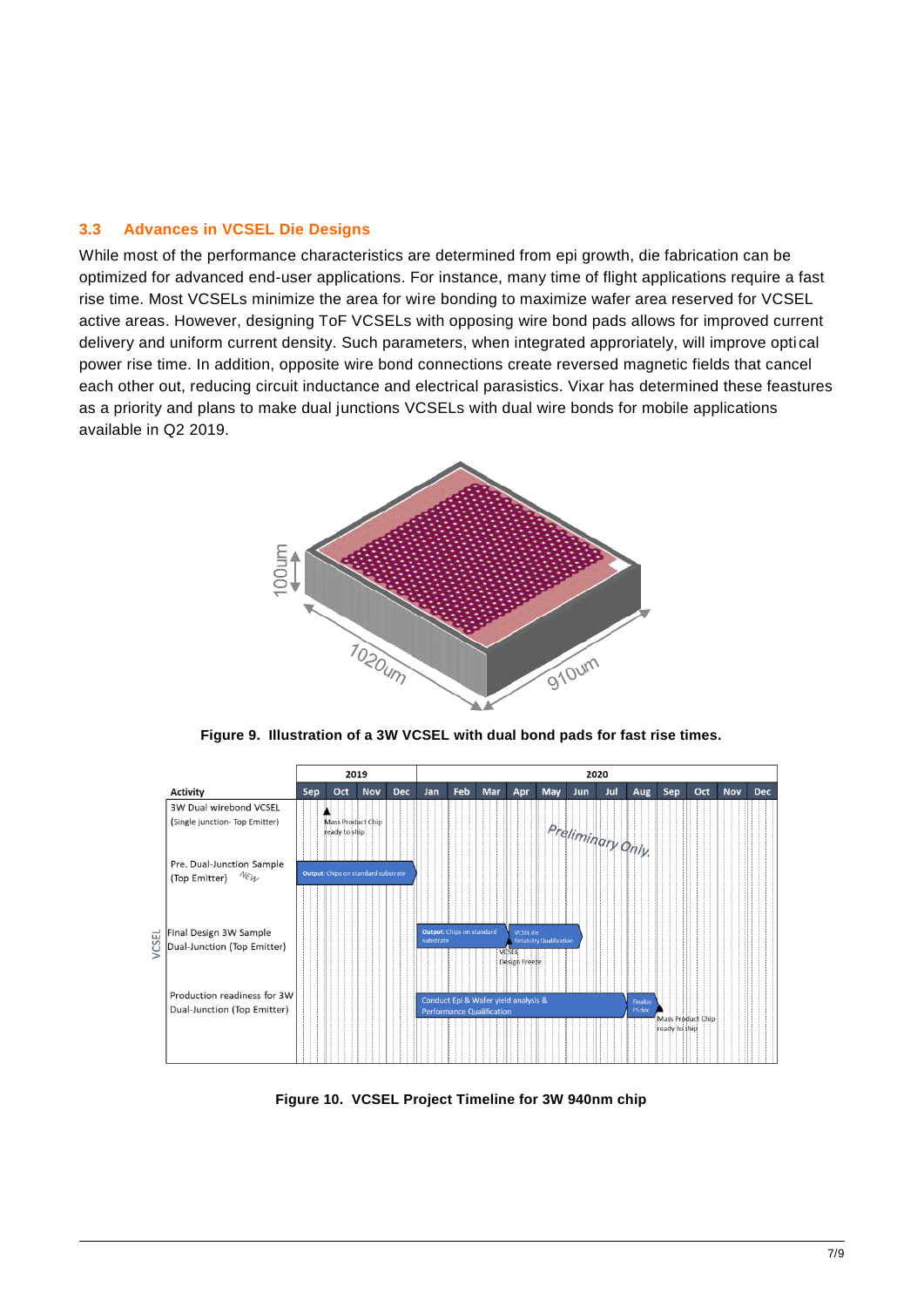# 4 VCSEL Packaging and Integration

The vertically emitting nature of the VCSEL can take advantage of surface mount packaging that has been developed for many advanced LED component assembly. For the previously stated use cases for VCSELs, the end application requires high rise times with peak power efficiency from both the laser and electronics. Such a design requires the tight integration between the VCSEL and the laser driver and required passive components. Component separation needs to be minimized to decrease parasitic inductance. Capacitors need to be placed near the VCSEL to improve charge carrier delivery to the laser. Additional safety and monitoring features can also be integrated into a package.

Vixar and OSRAM have worked together to design and deliver an embedded driver IC for higher integration and reduced capacitance. The design has the VCSEL, FET, and driver all in close proximity in a reduced footprint. Monitor photodiodes and ITO-patterned diffusers are incorporated for diffuser performance monitoring and heightened laser safety. The final design is encased in a solder-reflowable SMD package.



**Figure 13. Illustration of a VCSEL and driver integrated into a single SMT module.** 

| <b>VCSEL</b><br>Performance | Units | <b>Current</b><br><b>Performance</b> | Remarks                                    |
|-----------------------------|-------|--------------------------------------|--------------------------------------------|
| <b>Optical Power</b>        | [W]   | 2.3                                  |                                            |
| Voltage                     | IМ    | 2.0                                  | Typical value @ 60C<br>Low driving current |
| Current                     | ΙAΙ   | 2.7                                  |                                            |
| <b>PCE</b>                  | [%]   | 43%                                  |                                            |
| <b>Optical Power</b>        | [W]   | 3.44                                 |                                            |
| Voltage                     | IМ    | 2.25                                 | Typical value @ 60C                        |
| Current                     | [A]   | 4.0                                  | High driving current                       |
| <b>PCE</b>                  | [%]   | 38.2%                                |                                            |
| Wavelength                  | [nm]  | 940                                  | Typical value @ 60C                        |
| Rise/Fall Time              | [nS]  | $0.3 - 0.8$                          | Optical Pulse, 10-90%                      |

**Figure 14. Values obtained from a laser module integrated with a dual pad VCSEL.**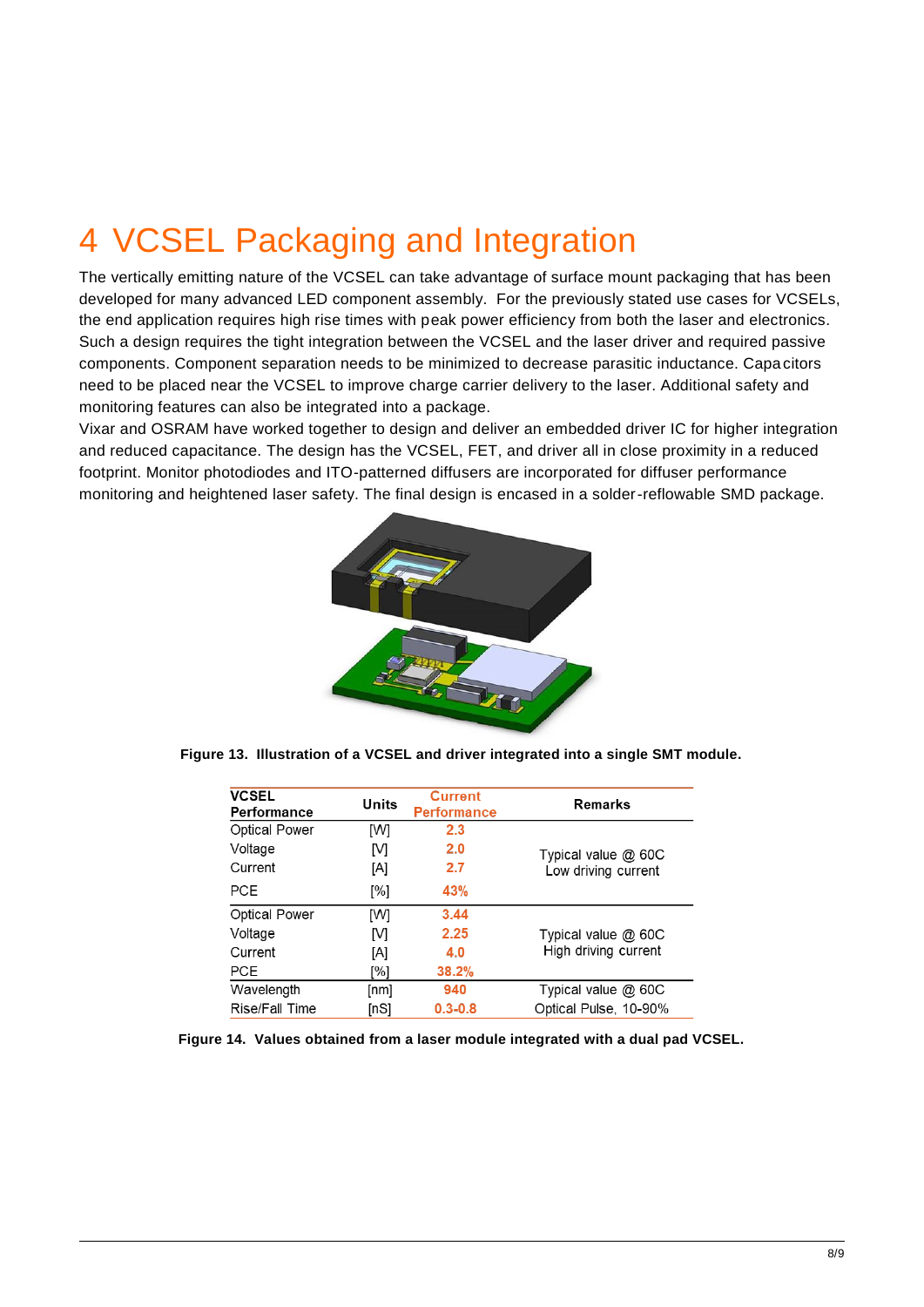# 5 Conclusion

Vixar and OSRAM both recognize the economic requirements of VCSELs as important key components for consumer, industrial, and automotive applications. Vixar has developed a family of VCSEL power arrays targeting these applications, and they strive to push the boundaries of key performance parameters desired by these industries. Key parameter improvements include strategic achievements in VCSEL epi design, die construction, and module packaging.

For more information about Vixar and OSRAM's current and upcoming performance achievements, please reach out to Vixar at [sales@vixarinc.com](mailto:sales@vixarinc.com) and reference this white paper and any specific parameters of interest.